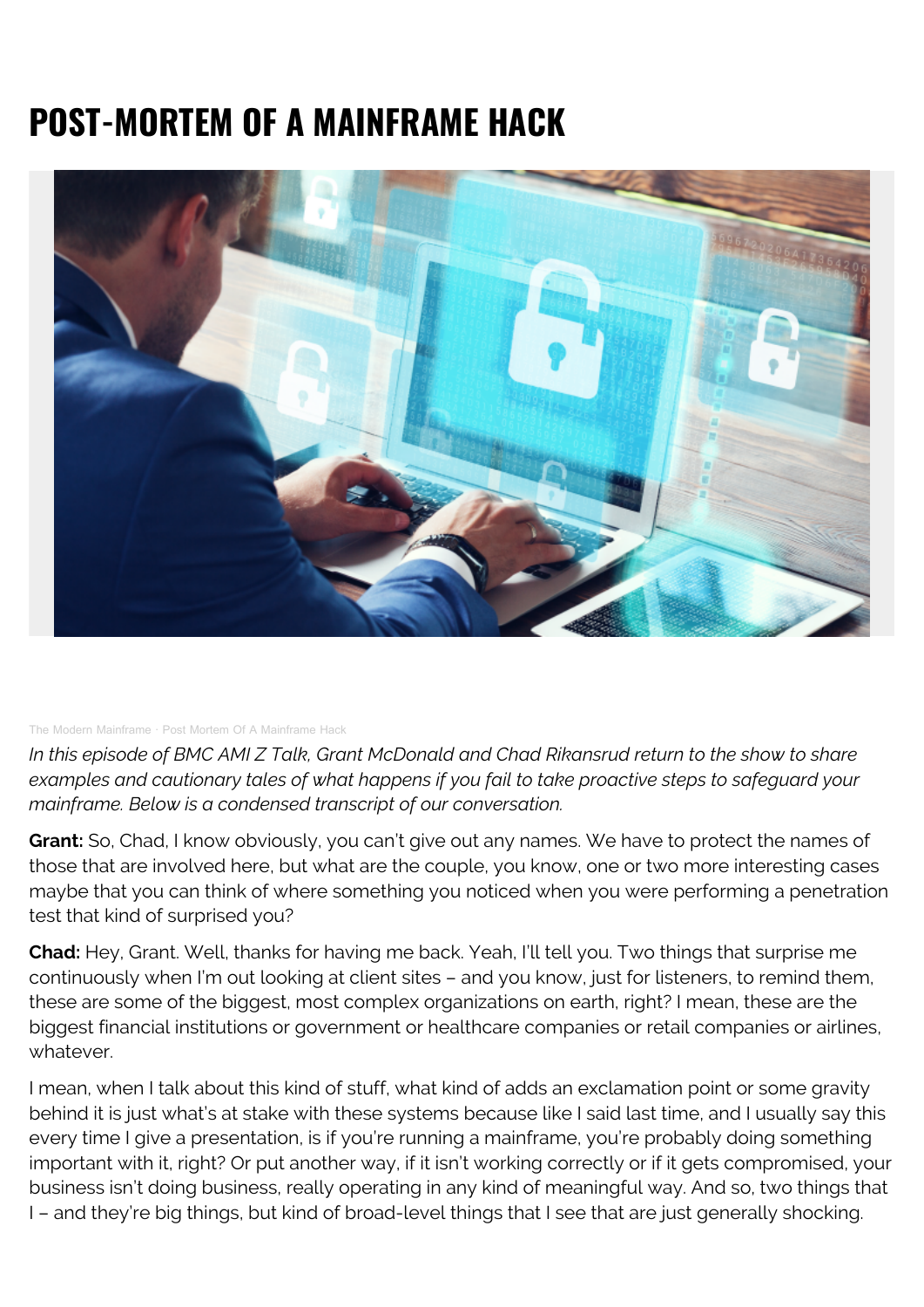One is just the basics. There are – and we can talk about this later. I've talked about this in a lot of other different podcasts and presentations and talks and stuff. But there are so many basics on the system with respect to [security](https://blogs.bmc.com/blogs/security-vulnerability-vs-threat-vs-risk-whats-difference/) that just don't get done.

I mean, for people out there that are mainframe fluent, things like having update access to APFauthorized libraries or things like the number of people that have elevated privileges on their own IDs that still exist or the number of network connections that require no authentication, whether it be anonymous FTP or a JES that doesn't require any – like network job entry that doesn't require any usernames, passwords, or keys, anything like that.

Those things still exist in the wild, and they're kind of shocking because all of that tells me that the folks sitting behind those systems are really relying on their perimeter security in the hope that none of their internal users that have access to the system over the network are ever compromised. So, that's No. 1, and I just mentioned a couple of them, but there are many of those that fall into that sort of basics bucket. Before we even get to things like No. 2, which is just kind of shocking to me, is the number of times we find bona fide back doors on the system. This is something that on any other platform anywhere else would be just unheard of or crazy.

I remember – it's been several years now, but I remember there were a couple of routing and switch companies that I won't mention by name, but where they found backdoors in the code that it looked like they had been there for years and don't really know where those came from. You know, there's always speculation about government actors or foreign actors, that kind of stuff.

But what we have found while doing assessments of clients' systems are everything from software vendors that have intentionally put back doors on systems so that they can better support them, meaning that they can come in – if they get access to your system, they can give themselves whatever permissions they need without having to ask you, which is just absolutely crazy. I mean, it would be like someone installing an alarm system in your house and making sure that they had access to disarm it at any point in time, even if the alarm went off or whatever. So, that's kind of bananas. I'm actually going to talk about one of the more egregious ones that I've ever found.

And the other part of it is we see – sometimes, we see users of the systems who probably had their privileges taken away through some enterprise initiative where they're removing privileges from people's daily driver's ID, which is the right thing to do, and they sort of, you know, take that not lying down, kicking and screaming, and as a result, they add themselves a little magic backdoor, a little magic system call or supervisor call or program call that lets them basically escalate their own privileges if they need to.

And I tend to think people do this with – if there is sort of a good intentions, with good intentions, but it's terribly shortsighted. If I can find this in a pen test where I've been looking at the system for a couple of hours, then you know, a bad person who is working on your network that has a lot of time is certainly going to be able to find it as well.

**Grant:** Gotcha. And in most of these incidents, do you think there was something that there should've been an alarm sounded for somebody that they just didn't notice, or do you think they were just completely unaware that this kind of thing was happening?

**Chad:** I think up until very recently, in terms of – in mainframe terms, right? Because we talk about the history of Z, we're talking about 50, 60 years, right? So, up until very recently, in the last few years, there hasn't really been a good way to find these things that was commercially available. Now, there's a couple products out there that can help you find these things, maybe, right? Some of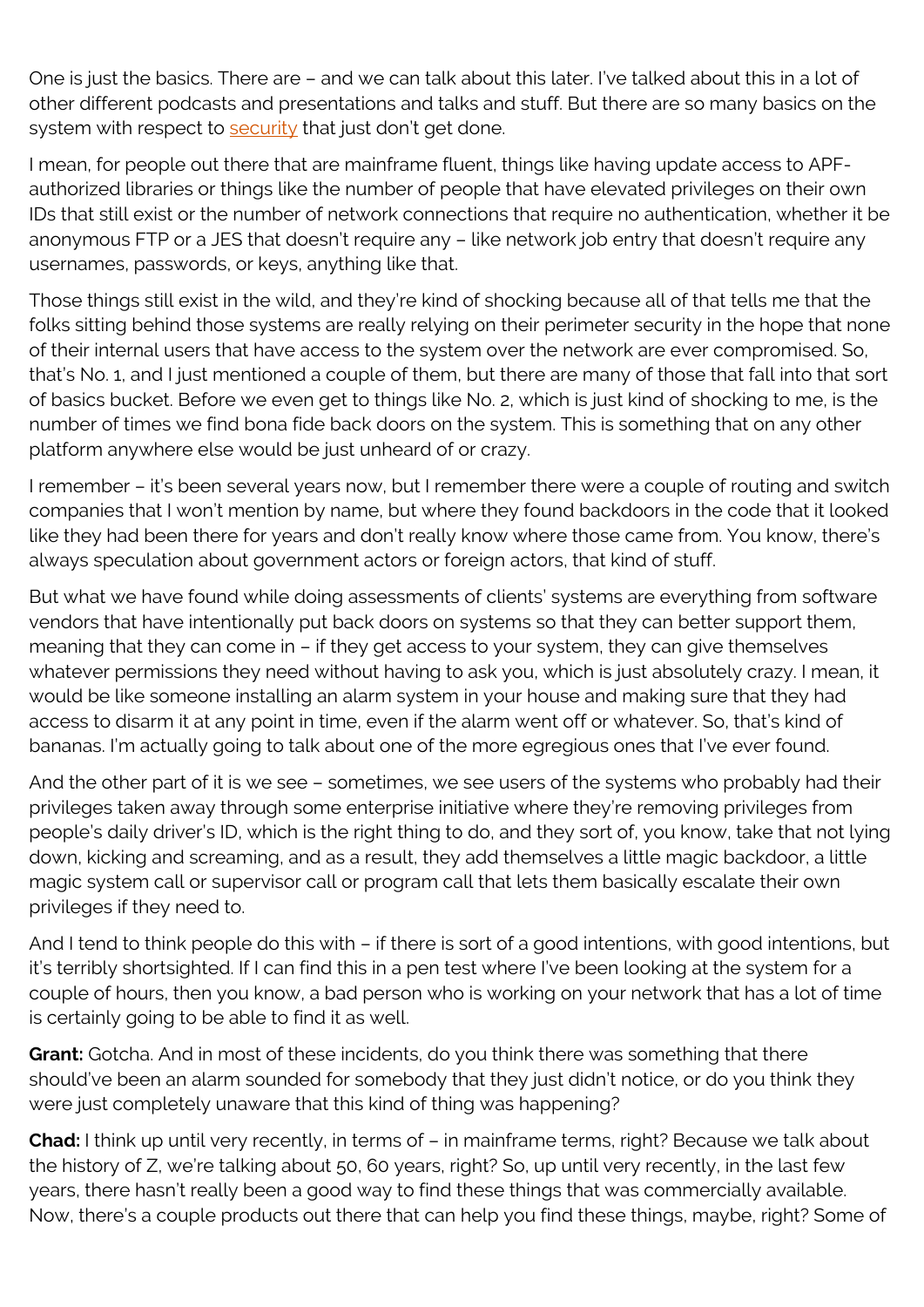them, not as much. But you know, I think that they didn't – to answer your question, I think that there wasn't any way of sort of proactively finding these things, or even after the fact, without looking at it.

And generally speaking, you have to trust the systems programmers or the security folks. They have the keys to the kingdom, and there's very few people in the enterprise with the knowledge to check it, that would know how to check what they had done or what they're doing, and if your system's not locked down to begin with, it's pretty easy to install what we call in pen testing some type of persistence, which is just a fancy way of saying a back door that lets you get back onto the system or lets you get back to escalating your privileges. Pretty easy to do that, and a lot of systems programmers or whatever would know how to do that, and we certainly have found those in multiple systems.

**Grant:** Yeah, I'm curious. Obviously, part of your day job is actually performing penetration tests and to try to act and think like a bad guy and see if you can get into somebody's mainframe. When you're out there, do you often have somebody who works in either operations or security coming and saying, "Hey, what are you doing? I saw you pop up over here or over there." I mean, does that already happen very often, or does it generally happen too late in the cycle at a point where you could've effectively, if you were a bad guy, have taken over control?

**Chad:** That is a great, great question because a lot of people maybe don't think about that one of the reasons we pen test is obviously to find vulnerabilities in the systems, missed configurations, missing patches, another back door, like I've been talking about. Those kinds of things. Another reason, though, we do this is to test out the responses, so sometimes if it's more of a red team exercise or even just during a pen test, we may do it where the SOC, for instance, doesn't know we're doing it, intentionally, because we want to know what are they able to detect.

And honestly, of all the times I've done this, only once have I had somebody come crashing through the door and tell me that they saw something that I did and that sort of thing. And even then, it was because I had moved past the period where I was trying to be very stealthy to being very loud. So, it was the equivalent of being a cat burglar and tiptoeing around the house to when you realize nobody's home and you just start flipping on lights and turning on the radio and checking out the fridge to see what there is to eat while you steal things. And then, they actually came out and said something about that, which was better than nothing.

But most of the time, funnily enough, the way we get noticed is just because we might be running a job that's sort of searching data sets for passwords or crypto keys or things like that, and those are kind of brute force things you do, and sometimes they take up CPU, and so often, we'll get – if we get outed, we'll get outed by operations, who's called us in the past and said, "Hey, that job you're running is taking a lot of CPU. Is it okay if I knock down the priority a little bit?" We're just like, "Yeah, sure. That's fine."

But they're not really asking, "What are you doing?" They're more just concerned that you're taking up precious CPU cycles, which interestingly enough, there have been – you know, I can't name names, but there have been very high profile breaches where they weren't mainframe breaches, but the mainframe was delivering the data behind the scenes, so imagine a website getting breached and people figuring out how to query databases to dump data from some company where the mainframe is the back-end database on that, so it's not a mainframe breach, but that's where the data's coming from.

And the way that they actually found the breach was because of the number of CPU cycles and number of jobs being spawned on the mainframe. So, it's a poor detector, but it's one of the things